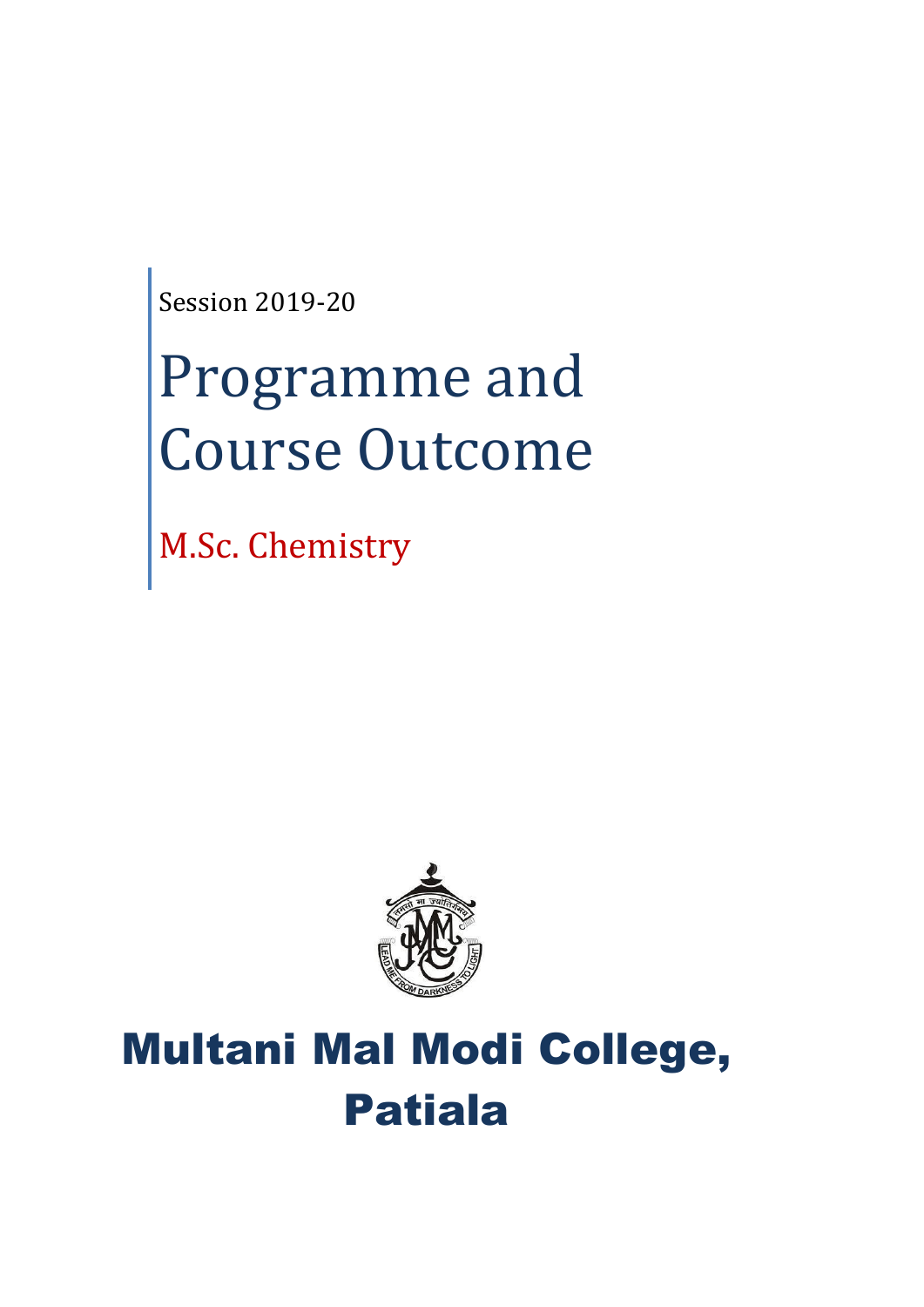# **Program Specific Outcomes**

PO1: Student will gain complete knowledge about all fundamental aspects of chemistry.

PO2: Students will develop critical thinking, will be able to put forward new ideas, explain observations and draw logical inference form scientific studies in field of chemistry.

PO3: Student will learn basic analytical and technical skills to work effectively in the various fields of chemistry

PO4: Student will be able to solve complex chemical problems, e.g., analysis of data, synthetic logic, spectroscopy, structure and modeling, team-based problem solving, etc. which are essential skills to succeed in field of research or in industry.

PO5: Student will be able to handle standard laboratory equipment, modern scientific instruments, planning and performing in laboratory experiments.,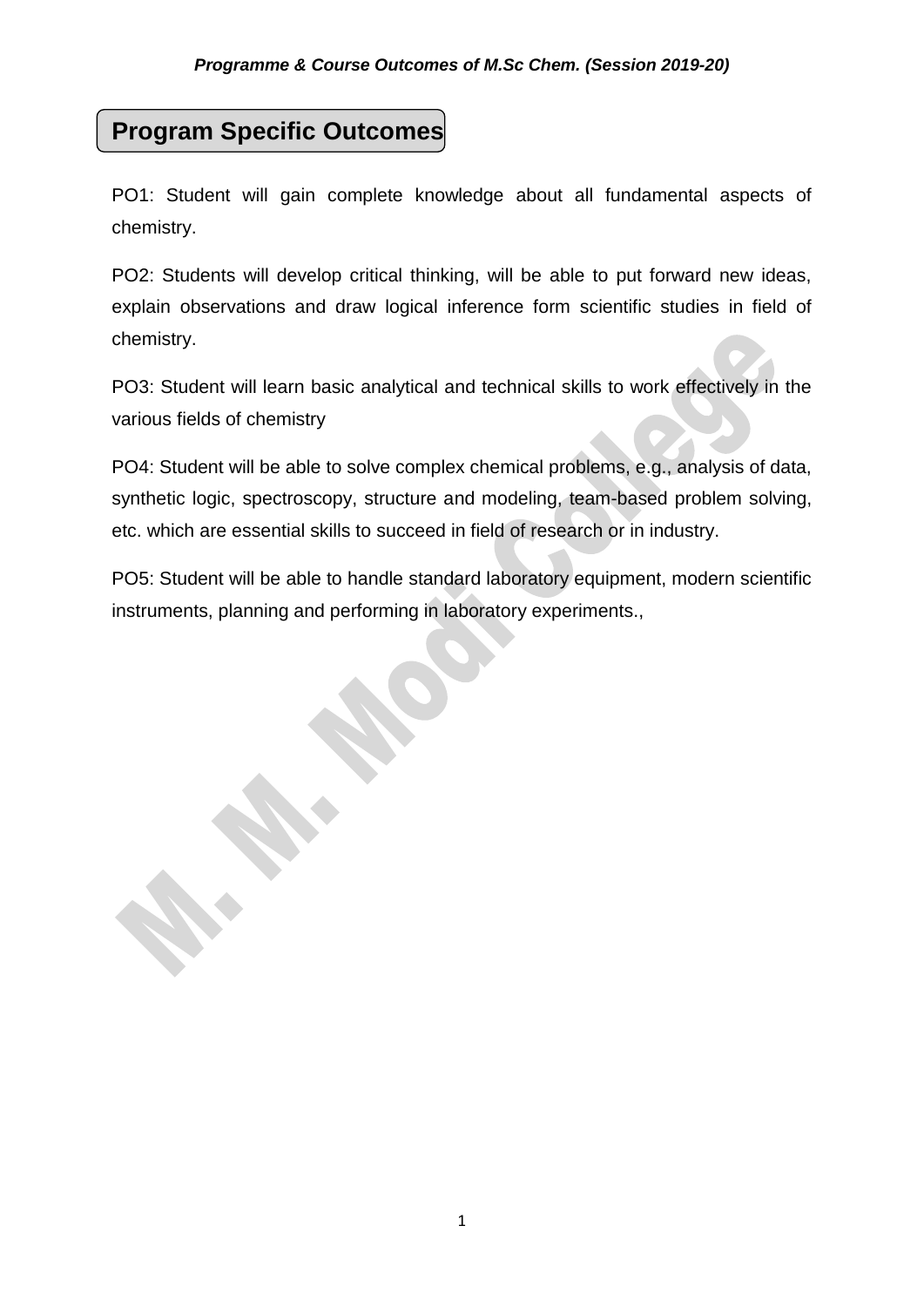# **Course Outcomes (COs)**

# **CLASS - M.Sc. CHEMISTRY 1st Year**

| <b>COURSE NAME</b>         | <b>COURSE OUTCOME</b>                                                                      |
|----------------------------|--------------------------------------------------------------------------------------------|
| COURSE-101                 | CO-1. Student will able to understand different types of chemical bonds present            |
| <b>INORGANIC CHEMISTRY</b> | in inorganic compounds.                                                                    |
|                            | CO-2. Understand the nature of pi acid ligands and their bonding in metal-ligand           |
|                            | complexes.                                                                                 |
|                            | CO-3. Learn Structural aspects and Thermodynamic Consequences of Partly Filled-<br>shells. |
|                            | CO-4. Learn about spectral properties of inorganic complexes such as selection             |
|                            | rules and types of spectra.                                                                |
|                            | CO-5. Understand the the biochemistry of Iron and other metals such as zinc,               |
|                            | copper, cobalt, molybdenum and tungsten.                                                   |
|                            |                                                                                            |
| COURSE-102                 | CO-1. Learn everything about reaction intermediates involved in organic                    |
| <b>ORGANIC CHEMISTRY</b>   | reactions.                                                                                 |
|                            | CO-2. Understand the nature of bonding involved in organic compounds.                      |
|                            | CO-3. Learn about aromatic, non-aromatic and anti-aromatic compounds.                      |
|                            | CO-4. Learn about different techniques used or determination of reaction                   |
|                            | mechanism.                                                                                 |
|                            | CO-5. Understand the types and mechanisms of elimination reactions in organic              |
|                            | chemistry.                                                                                 |
|                            | CO-6. Learn in detail about molecular orbital symmetry and pericyclic reactions.           |
| <b>SUBJECT CODE: 103</b>   | CO-1. Understanding of laws of thermodynamics and the theoretical concepts of              |
|                            | generalized forces and coordinates, work, and thermodynamic potentials.                    |
| PHYSICAL CHEMISTRY         | CO-2. Understanding of the meaning and the role of thermodynamic description               |
|                            | of systems.                                                                                |
|                            | CO-3.Command of methods of statistical thermodynamics, understanding of                    |
|                            | concepts of phase space and phase integral, temperature, and chemical                      |
|                            | potential.                                                                                 |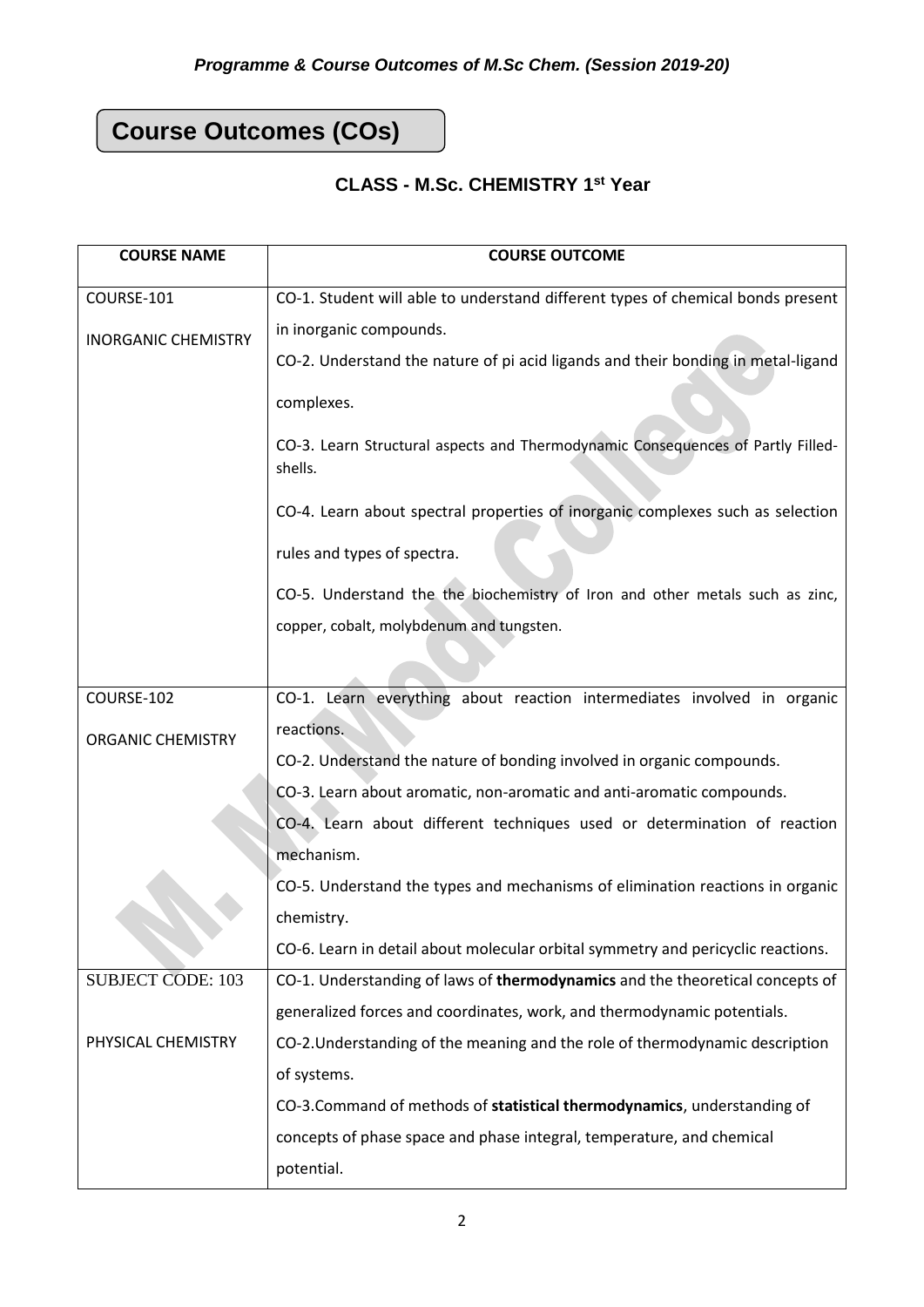|                                         | CO-4. Investigating various phenomenon involving Ion-solvent interactions, Ion -     |
|-----------------------------------------|--------------------------------------------------------------------------------------|
|                                         | ion interactions: Debye - Huckel theory of ion - ion interactions.                   |
|                                         | CO-5. Probing and grasping understanding regarding various phenomenon viz.           |
|                                         | Electrokinetic phenomenon, Electrocatalysis, Electrochemical Energy                  |
|                                         | Conversion and Electricity storage                                                   |
|                                         |                                                                                      |
| SUBJECT CODE-105                        | CO-1 Learn systematic analysis of cations and anions                                 |
| PRACTICAL INORGANIC<br><b>CHEMISTRY</b> | CO-2 Can eliminate the interfering anions from the given mixture.                    |
|                                         | CO-3 Prepare alums and complexes                                                     |
|                                         | Co-4 Preparation and estimations                                                     |
|                                         |                                                                                      |
| <b>SUBJECT CODE: 106</b>                | CO-1. Develops analytical skills and problem solving skills requiring application of |
| <b>ANALYTICAL CHEMISTRY</b>             | chemical principles                                                                  |
| <b>PRACTICALS</b>                       | CO-2. Apply appropriate techniques for the qualitative and quantitative analysis     |
|                                         | of chemicals in laboratories and in industries.                                      |
|                                         | CO-3. Prepare standard solutions                                                     |
|                                         | CO-4. Conduct acid base titrations, complexometric titrations and redox              |
|                                         | titrations like permanganometry, dichrometry and iodometric-iodimetric               |
|                                         | titrations.                                                                          |
|                                         | CO-5. Different indicators used in titrations                                        |
|                                         |                                                                                      |
| COURSE-201                              | CO-1. Understand the various kinds of organometallic compounds and their             |
| <b>INORGANIC CHEMISTRY</b>              | structural study by NMR.                                                             |
|                                         | CO-2. Understand the types of bonding involved in Nitrogen, Oxygen, sulphur and      |
|                                         | halogens.                                                                            |
|                                         | CO-3 Learn the chemistry of xenon, krypton and radon.                                |
|                                         | CO-4. Learn the concepts of group theory and its uses in octaheral, tetrahedral,     |
|                                         | sq. planar and trigonal bipyramidal symmetry.                                        |
|                                         | CO-5. Understand the applications of group theory in inorganic systems.              |
|                                         |                                                                                      |
| COURSE-202                              | CO-1. Learn basics of stereochemistry such as types of representation of 3-D         |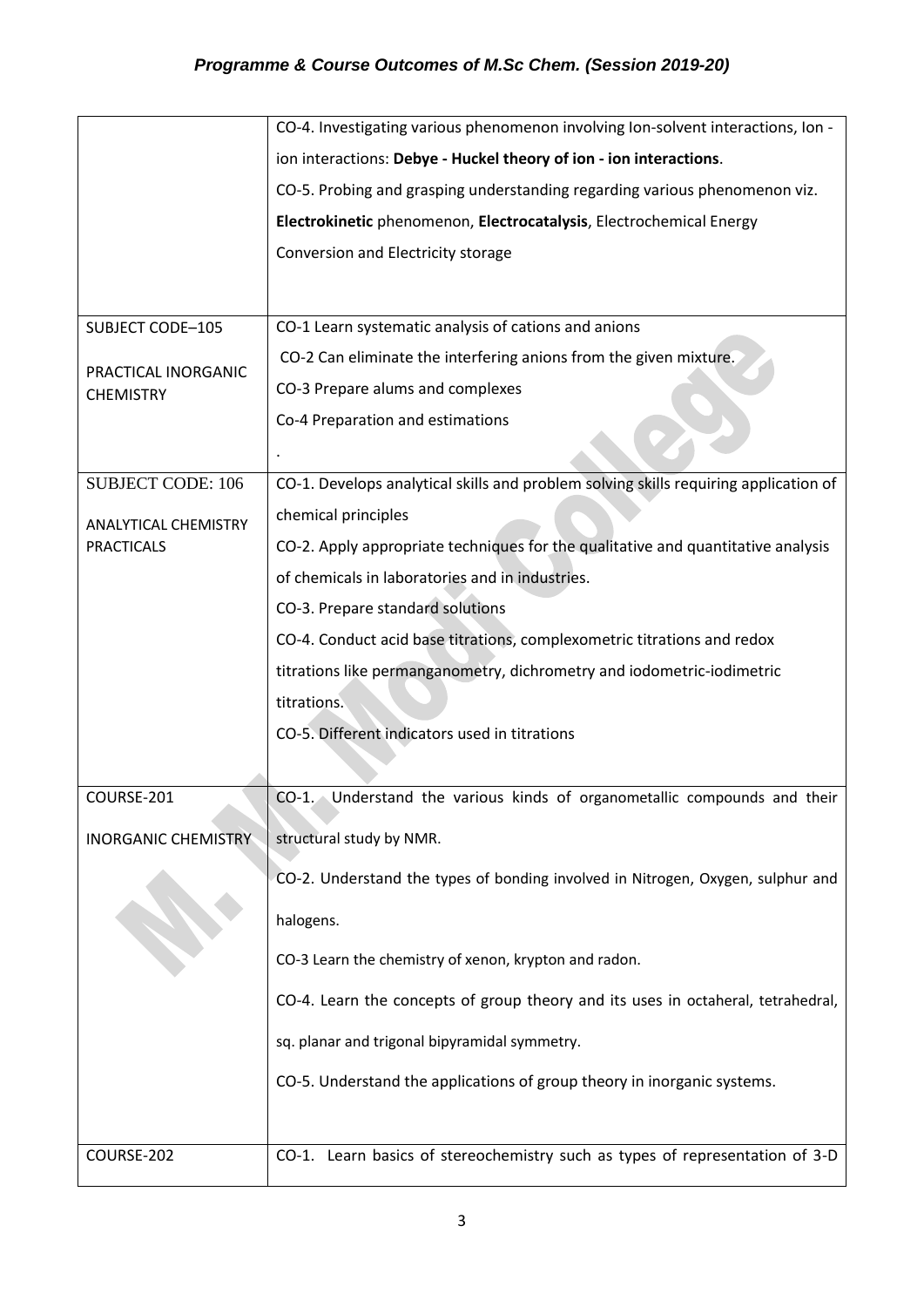| <b>ORGANIC CHEMISTRY</b> | structures, enantiomers, diastereoisomers, racemic mixtures, resolution and        |
|--------------------------|------------------------------------------------------------------------------------|
|                          | how to carry out asymmetric synthesis.                                             |
|                          | CO-2. Understand conformational isomers and their effect on physical and           |
|                          | chemical properties of various systems.                                            |
|                          | CO-3. Learn the stereochemistry of six member rings and fused ring systems.        |
|                          | CO-4. Understand geometrical isomerism and its effect on physical properties.      |
|                          | CO-5. Learn about addition reactions to C-C and Carbon-hetero multiple bonds.      |
|                          | CO-6. Learn about mechanism of reduction and condensation reactions.               |
| <b>SUBJECT CODE: 203</b> | CO-1 Understanding Fundamental concepts of quantum mechanics.                      |
| PHYSICAL CHEMISTRY       | CO-2 Understanding operators and postulates of quantum mechanics                   |
|                          | CO-3 Application of Schrodinger equation to various model systems.                 |
|                          | <b>CO-4 Understanding Approximate Methods</b><br>variation<br>The<br>principle,    |
|                          | perturbation theory.                                                               |
|                          | CO-5 Probing Electronic Structure of Atom: Electronic states of complex atoms      |
|                          | CO-6 To understand the effect of temperature on reaction rates.                    |
|                          | CO-7 To understand the different theories of chemical kinetics.                    |
|                          | CO-8 Understand the concept of reaction rates and be able to use the               |
|                          | coefficients of a balanced chemical equation to express the rate of reaction in    |
|                          | terms of the change in concentration of a reactant or product over time.           |
| COURSE-205 : ORGANIC     | CO-1. Learn essential laboratory skills required for organic synthesis by          |
| CHEMISTRY PRACTICALS     | performing synthesis of important organic compounds.                               |
|                          | CO-2. Learn to characterize synthesized products using different spectral          |
|                          | methods.                                                                           |
|                          | CO-3. Learn to separate solid-solid/ solid-liquid/ liquid-liquid mixture of two    |
|                          | organic compounds.                                                                 |
|                          | CO.3- Learn identification of functional groups by using different qualitative lab |
|                          | techniques.                                                                        |
|                          | CO.4. Learn identification of compounds by different conformation tests and by     |
|                          | preparation of derivatives.                                                        |
|                          | CO.5. Learn separation of organic mixture by prep. TLC.                            |
|                          | CO.6. Learn IR and PMR studies to confirm identification of compounds.             |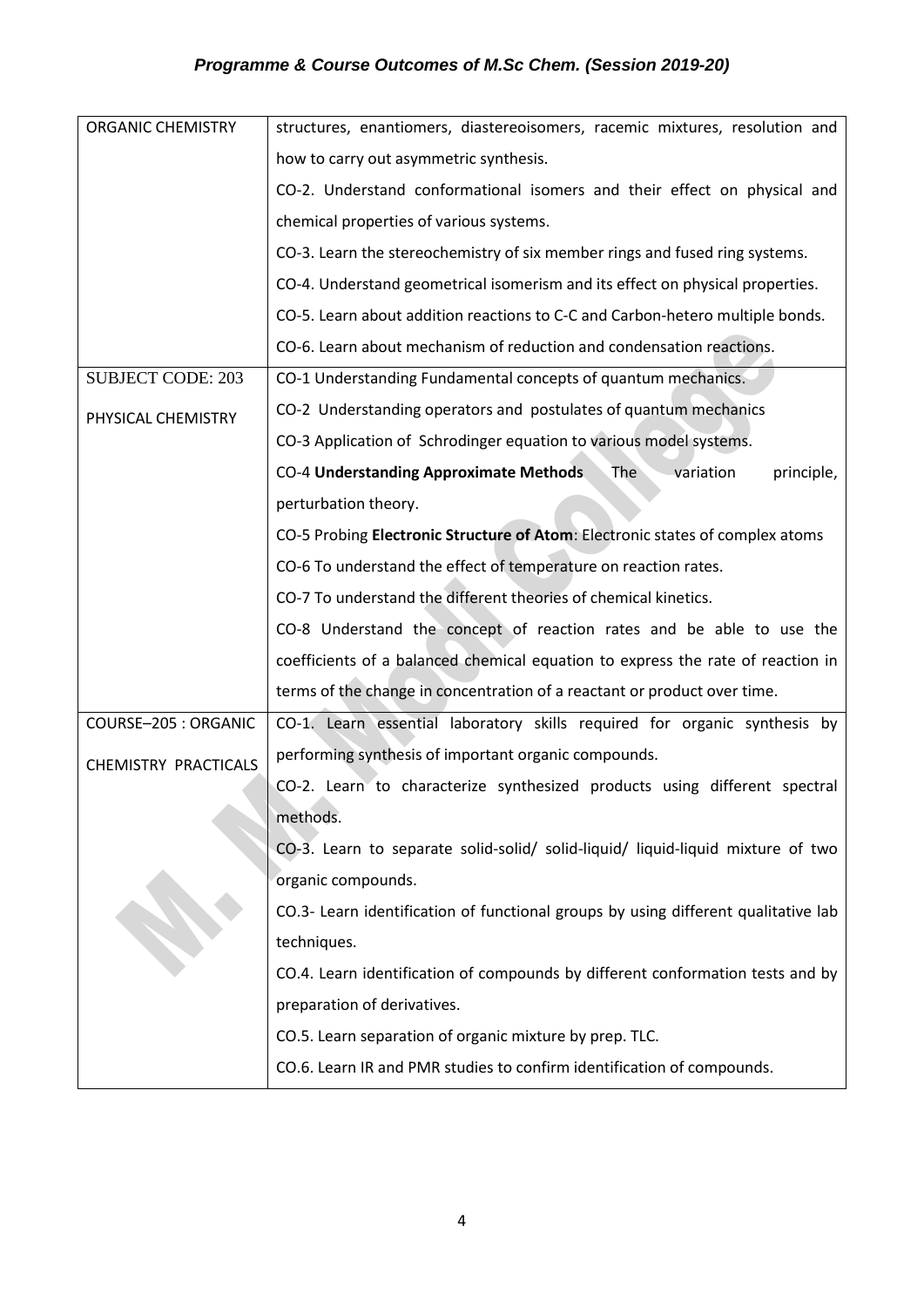| PAPER-206 : PHYSICAL<br><b>CHEMISTRY PRACTICALS</b> | CO-1 Determine the viscosity of various liquids using Ostwald's viscometer     |
|-----------------------------------------------------|--------------------------------------------------------------------------------|
|                                                     | CO-2 Determine cryoscopic constant (Kf) of solid solvent and molecular mass of |
|                                                     | the solute using cooling curve method.                                         |
|                                                     | CO-3 Determine transition temperature                                          |
|                                                     | CO-4 prepare the solution of the desired concentration and the desired volume  |
|                                                     | CO-5 Know the principle and handling of pH meter, Potentiometer,               |
|                                                     | conductivitymeter, colorimeter, viscometer, etc.                               |
|                                                     | CO-6 Plot accurate graphs of the desired scale for the calculations            |
|                                                     | CO-7 Maintain laboratory ethics, safety and cleanliness                        |
|                                                     | CO-8 Understand waste management of the laboratory                             |
|                                                     |                                                                                |

# **M.Sc. (Chemistry) 3rd Semester**

# Analytical Chemistry **Subject Code–** 301

# **Learning Objectives**

- Introduction to analytical chemistry
- Methods of quantitative analysis
- Sampling in analysis
- criterion of a good sampling plan
- Errors in chemical analysis
- Classification of errors
- Minimization of errors
- Accuracy and precision.
- Improving accuracy of analysis
- Correlation and Regression, linear regression and analysis of variance.
- Basic Principles of Polarography
- Chronoptentiometry
- Thermo Analytical Methods
- Spectrophotometry and Colorimetry
- Ion exchange chromatography.
- Applications in analytical chemistry

#### **Learning Outcomes**

After studying this paper, students will be able to:

- Understand the fundamentals of analytical chemistry and steps of a characteristic analysis.
- Compare qualitative and quantitative analysis methods.
- Express the quantitative analysis methods.
- Express the qualitative analysis methods.
- Evaluate the analytical data in terms of statistics.
- Estimate the types of errors in chemical analysis.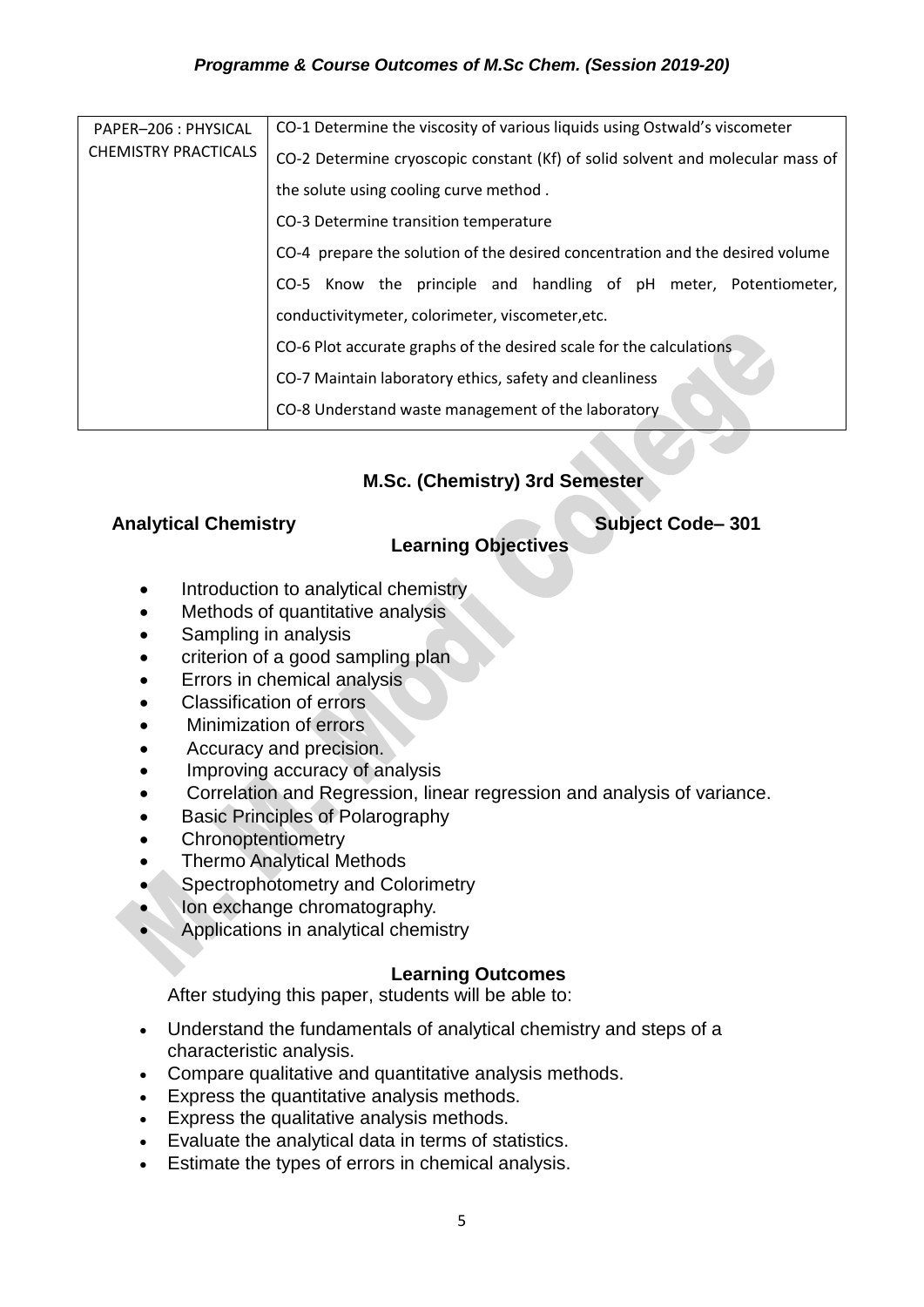- Express the terms such as mean, median, precision, accuracy, absolute error and relative error.
- Express the systematical errors and the error sources.
- Interpret the statistical tests.
- To interpret the sources of random errors and effects of random errors on analytical results.
- Express the terms such as standard deviation, variance, relative standard deviation and coefficient of variance.
- Express the significant figures and rounding off the data.
- Employ the volumetric calculations.
- Define the confidence limit and confidence level.
- Compare of the experimental mean with a true value and two experimental means.
- Identify the detection limit.
- Express the titrimetric analysis methods.

#### **Inorganic Chemistry Reaction mechanism of transition metal complexes <b>Subject** Subject **Code– 312**

# **Learning Objectives**

- 1. To provide a broad learning about the different types of reaction mechanism involved in a variety of metal ligand complexes.
- 2. To acquire the role of stability constants in reaction mechanism of metal complexes.
- 3. To study the stereochemical aspects of various metal ligand complexes.
- 4. To learn oxidative addition and migration reaction of different kinds of metal atom complexes.

# **Learning Outcomes**

After studying this paper, students will be able to understand:

- 1. Theories and types of mechanism of the substitution reactions in octahedral, square planar and metal carbonyl complexes.
- 2. Factors effecting mechanism of nucleophilic substitution reaction and the reaction intermediates involve in the course of reaction.
- 3. Oxidative addition and reductive elimination of some specific molecules and acid base behaviour of metal atom in complexes.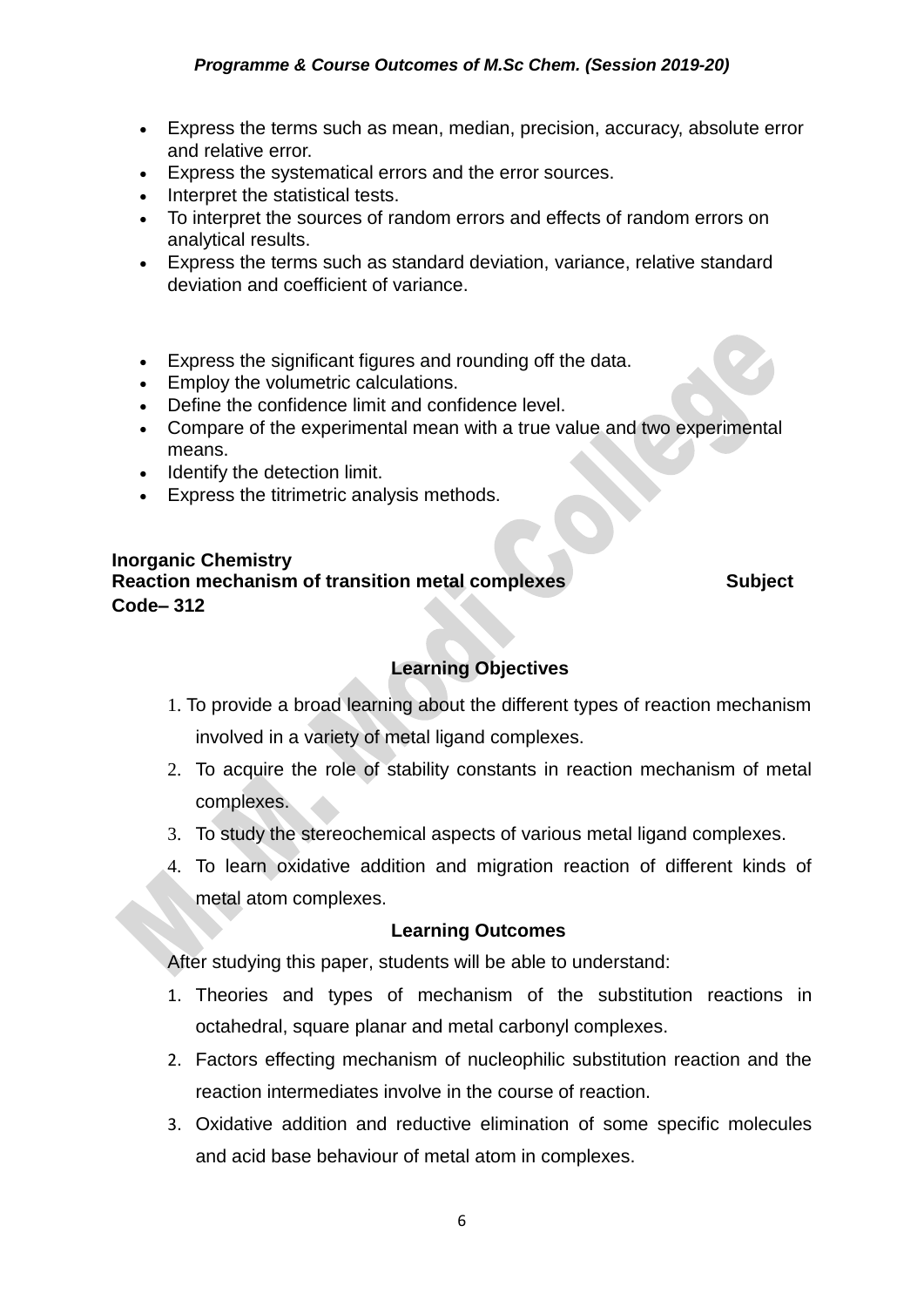- 4. Factors affecting the stability constants of metal complexes.
- 5. Make the students able to work in the metallurgical industry.

#### **Inorganic Chemistry Inorganic spectroscopy-I** Subject Code–313

#### **Learning Objectives**

- 1. Aims to provide students a deep understanding of different kinds of spectroscopic techniques to carry out scientific experiments and interpretation of the data.
- 2. To attain sufficient knowledge about the applications of a variety of spectroscopic techniques.
- 3. To understands the spectra of transition metal complexes.
- 4. Aims to determine the inorganic structures by using spectroscopic techniques.

#### **Learning Outcomes**

After studying this paper, students will be able to understand:

- **1.** Analyze the data obtained from sophisticated instruments (like FTIR, NMR, GCMS, UV-Vis, Fluorescence, and TGA) for the structure determination and chemical analysis.
- **2.** Have sound knowledge about the inorganic spectroscopy fundamentals and applications in different fields.
- 3. Selection rules and intensities of transition in the spectra of transition metal complexes.
- 4. Operate the variety of instruments and can interpret the data from the spectrum.

#### **Organic Chemistry**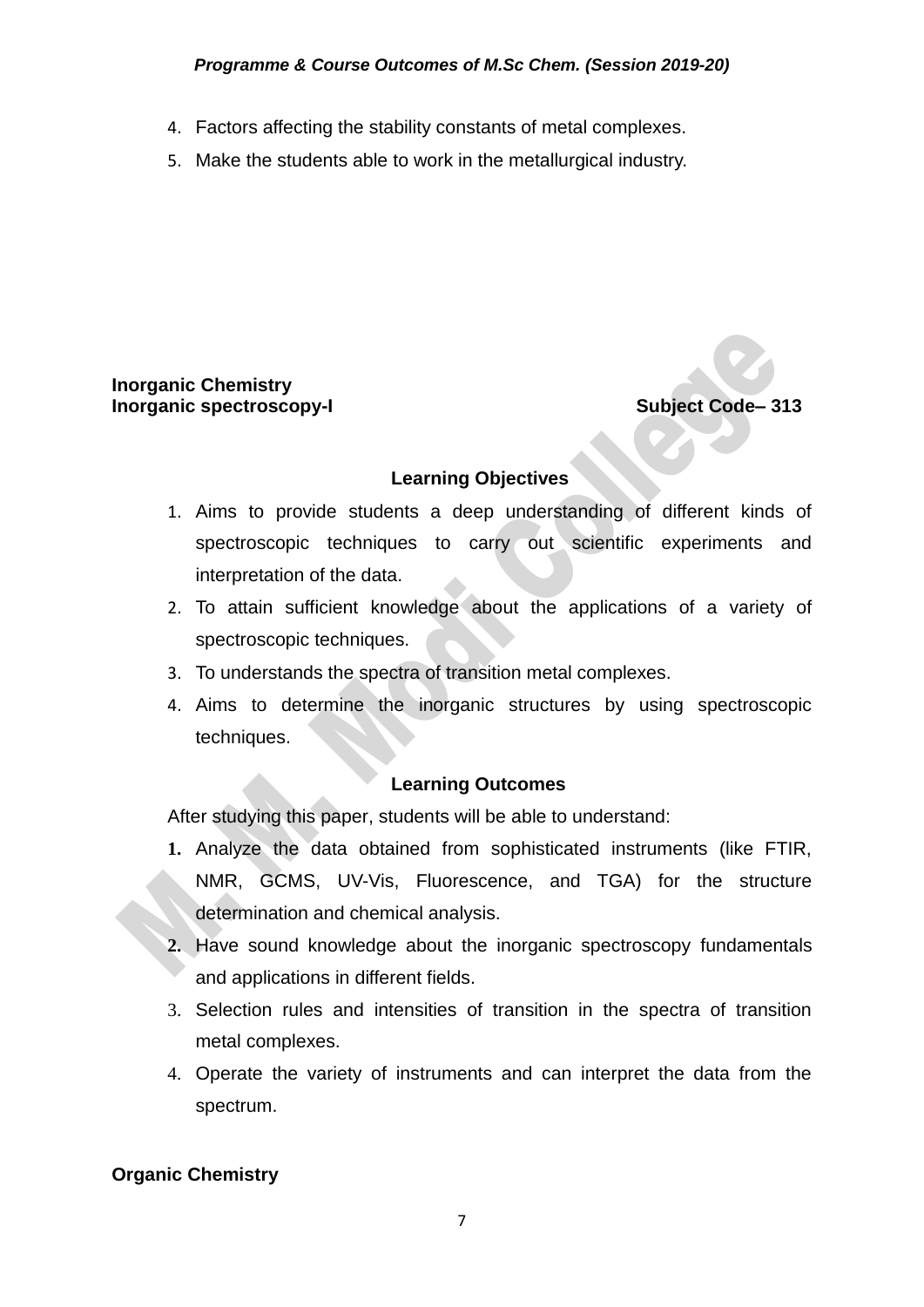# **Chemistry of Natural Products Subject Code– 322**

# **Learning Objectives**

- 1. To understand the general methods and basic techniques used in structure determination.
- 2. Structure elucidation and synthesis of some natural products based on chemical and spectroscopic studies.
- 3. To understand the degradation of Carbon Skeleton.
- 4. To understand the direct and indirect oxidation methods.
- 5. To understand the biogenetic approach of the acetate pathways.

# **Learning Outcomes**

To enable the students:

- **1.** To study the general methods and basic techniques used in structure determination of natural products
- **2.** To develop proper aptitude towards the spectroscopic studies of natural products in the structure determination.
- **3.** To learn the chemistry of terpenes, alkaloids and steroids.

**4.** To understand and study mechanism and transformations in different natural products.

**5.** To understand the structure elucidation of alkaloids, steroids and antibiotics.

# **Physical Chemistry <b>Subject Code:** 331 **Fundamentals of Spectroscopy**

# **Learning Objectives**

The course content has the following objectives:

- To learn some properties of a simple microwave reflection spectrometer.
- To measure the g factor, nuclear spin, and hyperfine coupling constant of various ESR active nuclei.
- Know how nuclear spins are affected by a magnetic field, and be able to explain what happens when radiofrequency radiation is absorbed. .
- To predict the number of proton and carbon NMR signals expected from a compound given its structure.
- To predict the splitting pattern in the proton NMR spectrum of a compound given its structure.
- To assign peaks in an NMR spectrum to specific protons in a compound with the aid of a chart of chemical shifts from  ${}^{1}$ H and  ${}^{13}$ C NMR, to
- To interpret integration of NMR spectra.
- To calculate coupling constants from 1H NMR spectra, and utilize the coupling constants for determining compound structure.
- Students learn the principles of different molecular spectroscopic methods.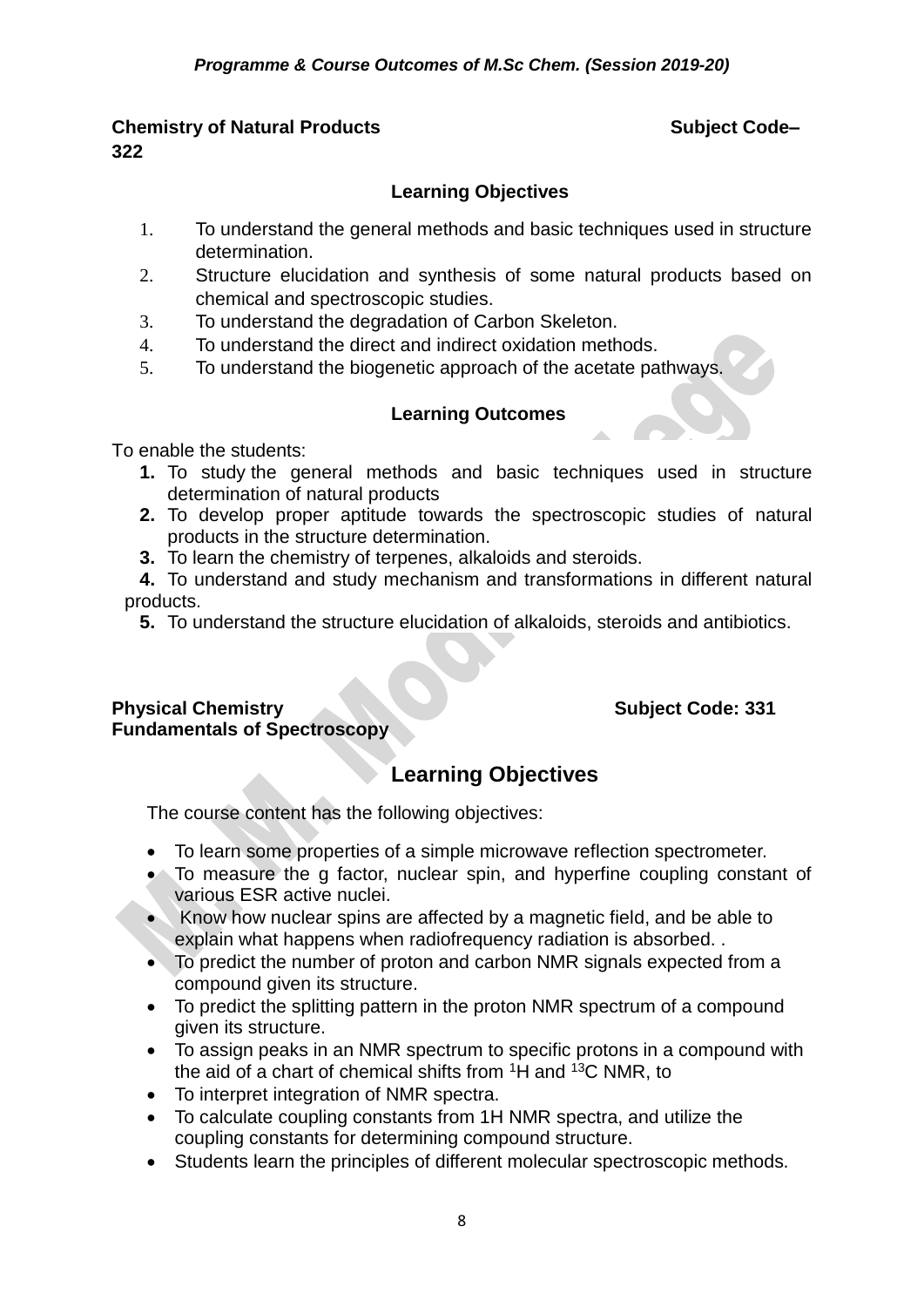# **Learning Outcomes**

After completing this unit the student will be able to:

- Describe the selection rule for infrared-active transitions.
- Determine the vibrations for a triatomic molecule and identify whether they are infrared-active.
- Draw the design of a non-dispersive infrared spectrophotometer and describe how it functions. 4. Describe the difference between time and frequency domain spectra.
- Explain how a Michelson Interferometer can be used to obtain a time domain spectrum.
- Explain the advantages of Fourier Transform infrared spectroscopy over conventional infrared spectroscopy
- Determine whether the molecular vibrations of a triatomic molecule are Raman active.
- Explain the difference between Stokes and anti-Stokes lines in a Raman spectrum.
- Justify the difference in intensity between Stokes and anti-Stokes lines.
- Draw the Stokes and anti-Stokes lines in a Raman spectrum of a compound when given the energies of the different transitions
- Magnetic properties of atomic nucleus and resonance.
- Nuclear relaxation mechanisms.
- NMR spectrometers.
- Spin-spin interactions and chemical shift.
- $\bullet$  <sup>1</sup>H and <sup>13</sup>C NMR spectroscopy.
- 2D NMR techniques.
- Interpretation of NMR spectra.

# **Physical Chemistry <b>Subject Code:** 332 **Statistical Thermodynamics**

# **Learning Objectives**

The course content has the following objectives:

- Recapitulation of classical statistics and partition function
- Comparison between Maxwell-Boltzmann, Bose-Einstein and Fermi-Dirac statistics
- Understanding concept of thermodynamic probability
- Description of statistics of monatomic ideal gas
- Understanding Principle of equipartition of energy
- Application and interpretation of Barometric equation
- Application of statistical approach to Theory of paramagnetism
- Statistics of photon and electron gases
- Formulation of Velocity, speed and energy distribution functions
- Evaluation of Thermionic emission.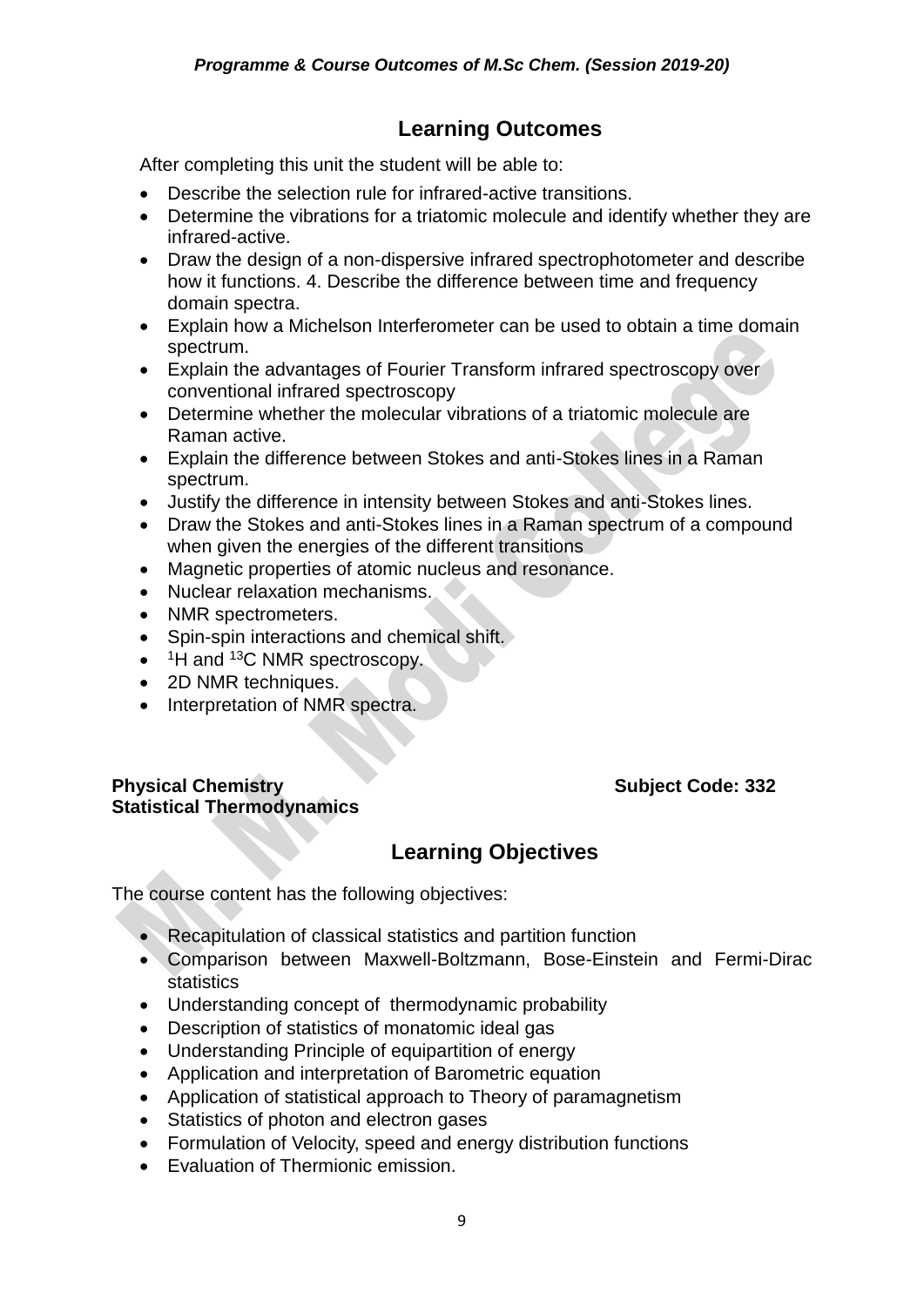- Classical treatment of specific heat of solids
- Differentiation among Einstein and Debye theories of specific heats
- Debye's  $T^3$  law, entropy of solids, equation of state of solids, order and disorder and the melting point.
- Description of Law of mass action, chemical equilibrium, dissociation
- Computation of equilibrium constants
- Means distribution, mean square deviation, fluctuations in energy in a canonical ensemble, density fluctuation in a gas.. Theory of Brownian motion and Brownian motion of galvanometer.
- Entropy production, coupled phenomena, transport parameters
- Thermoelectric phenomena, The Seebeck effect, Peltier effect and Thomson effect.

# **Learning Outcomes**

After completing this course the student will be able to:

- Learn about Boltzmann equation relating bulk and microscopic behavior.
- Learn about most probable distribution.
- Learn about Microscopic and Macroscopic Systems
- Distinguish between Classical and Statistical Thermodynamics.
- Distinguish between Classical and Quantum Approaches
- Infer applications of Statistical Thermodynamics

# **Physical Chemistry <b>Subject Code:** 333

# **Fundamental and Atmospheric Photochemistry**

# **Learning Objectives**

The course content has the following objectives:

- To study Photochemical Reactions
- To study Photochemistry of Atoms
- To study Photochemistry of Simple Molecules
- To study Photochemistry of Polyatomic Molecules
- To study Electronically Excited Singlet and Triplet States
- To study Photochemical Oxidation and Reductions
- To study Industrial Applications of Photochemistry
- To study structure of the atmosphere, structure in terms of temperature, diffusion and ionization, characteristics and chemical composition.
- To study Chemistry of the upper atmosphere, features of odd oxygen and singlet oxygen,  $NO<sub>2</sub>$  and  $HO<sub>2</sub>$  species and other species like  $N<sub>2</sub>O$ ,  $NH<sub>3</sub>$ ,  $HNO<sub>3</sub>$  etc., in the atmosphere.
- To understand meaning of Pollutant, different ways to express concentration of Pollutants
- Description of concept regarding Photochemical smog and production of smog.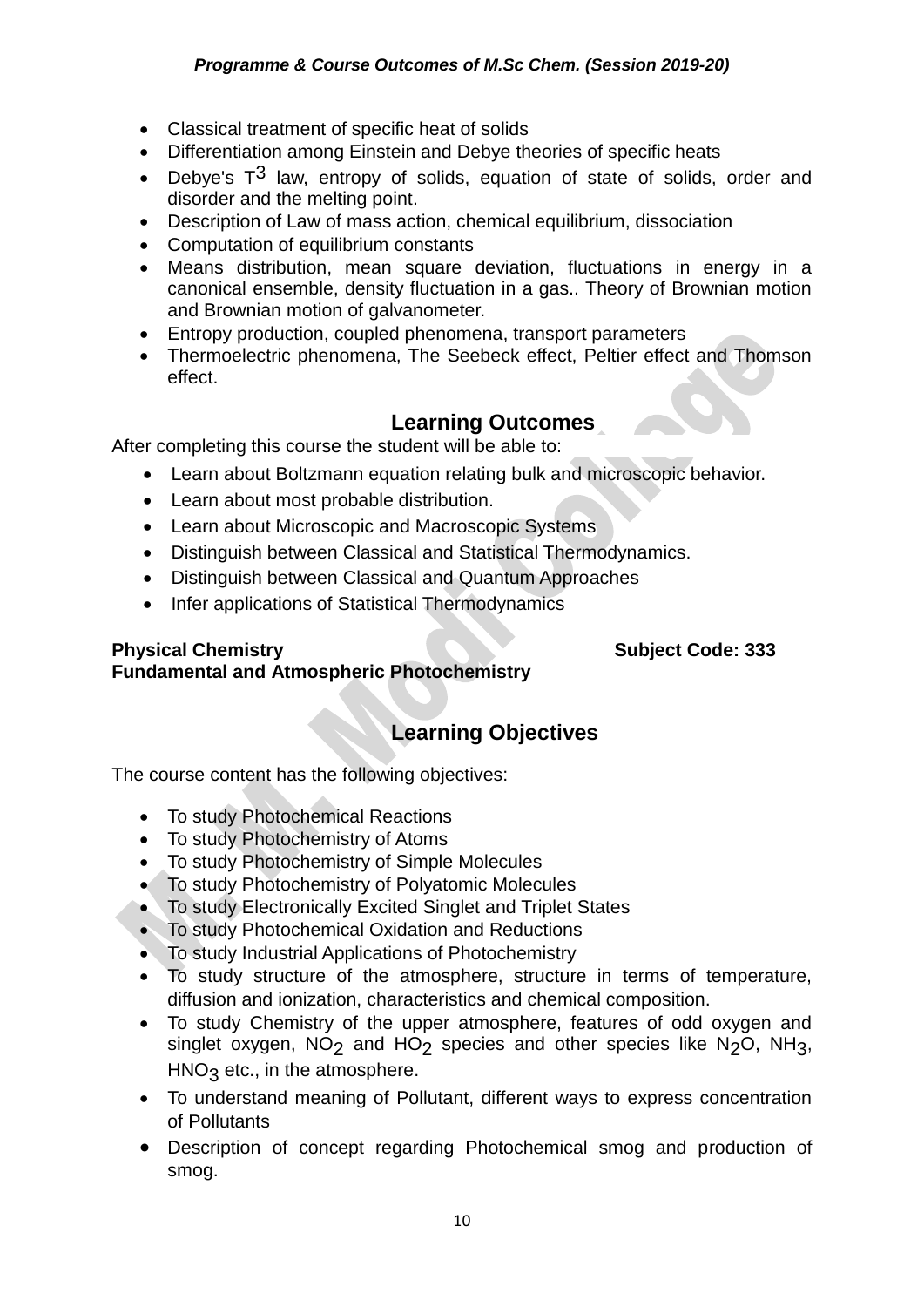# **Learning Outcomes**

After completing this course the student will be able to:

- Explain the structure of the atmosphere.
- Define important chemical processes in the stratosphere and troposphere.
- Discuss the role of greenhouse gases on global warming.
- Demonstrate an increased knowledge and understanding of chemical science
- Use investigative skills, critical thought and the ability to evaluate information and to analyze experimental data.

# **Learning Objectives & Outcomes M.Sc. (Chemistry) 4th Semester**

# **Organic Chemistry**

#### **Modern Synthetic Reactions & Rearrangements Subject Code– 423**

# **Learning Objectives**

- To understand the various organic reactions and reagents used in them as tools applied in the art of organic synthesis.
- To understand the behavior of non -activated carbon in organic synthesis.
- To understand the rearrangements in three membered and four membered systems.

# **Course Outcomes**

To enable the students:

- To study the use of various reagents in organic synthesis
- To develop aptitude towards the study of reaction mechanism at the unactivated C-H bonds and their applications to steroid nucleus.
- To learn the chemistry of C-C bond formation by using Organ metallic reagents.
- To understand acid catalyzed and base catalyzed rearrangements in small ring compounds.
- To study the use of phase transfer reagents and use of compounds of Thallium (III), Palladium and Ruthenium oxide in organicsynthesis.
- Carbocation Rearrangement in Bridged Bicyclic Systems and steroid systems.

#### **Physical Chemistry Subject Code: 431**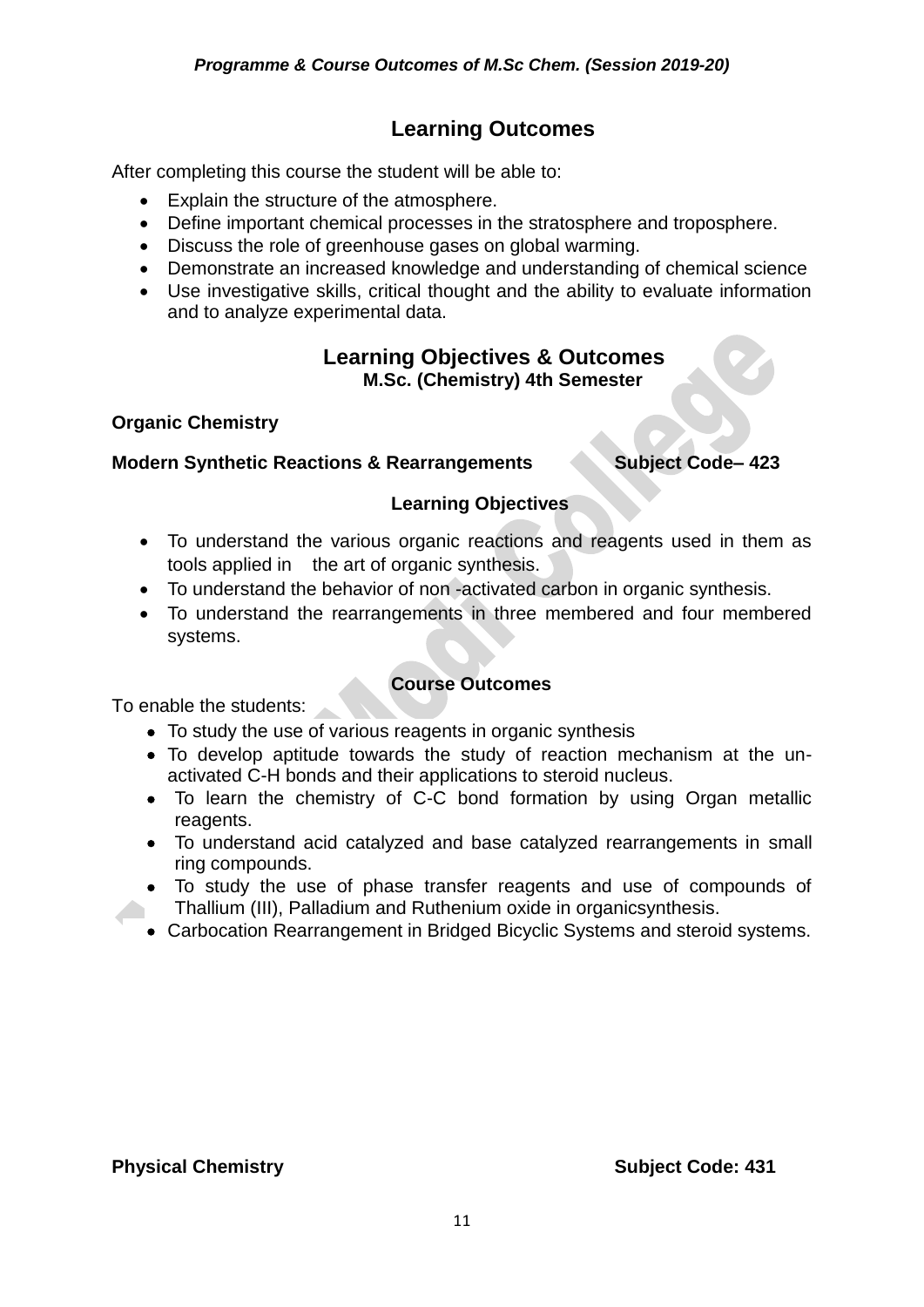# **X-Ray Diffractions and other Techniques**

# **Learning Objectives**

- Structures of Ionic Solids (crystal chemistry), Metals and Alloys,
- Band Theory in Solids (Metals, Semiconductors, Inorganic Solids)
- Crystal defects, non-stoichiometric compounds, solid solutions, dislocations and stacking faults.
- Unit Cell, Crystal Systems, Asymmetric Unit, Crystal lattices (2D)
- Bravais Lattices (3D), Miller planes (crystallographic directions and multiplicities) d-spacing formula
- Scattering by an Atom and Crystal, Bragg's Law, Reciprocal Lattice, Reflecting and Limiting sphere of reflection, systematically absent reflections
- Mossbauer spectroscopy: Physical concepts, spectral line shape, isomer shift, quadrupole splitting, magnetic hyperfine interaction.
- Interpretation of Mossbauer parameters of <sup>57</sup>Fe and <sup>119</sup>Sn.
- Applications to Solid-state reactions, thermal decomposition, ligand exchange, electron transfer and isomerism
- Theory of polarized light, optical activity and optically active molecules
- Cotton effects, CD and ORD, Octant Rule
- Experimental Techniques, applications: quantitative analysis, determination of absolute configuration, conformational studies and equilibrium studies.

# **Learning Outcomes**

After completing this unit the student will be able to:

- Basics of Crystallography
- Basic theoretical and experimental aspects of the discussed X-ray diffraction methods
- basic data analysis on materials
- The student will acquire qualitative and quantitative knowledge of the fundamental concepts of various spectroscopic methods of Mossbauer spectroscopy
- Apply applications of MB to characterize different molecules and crystals.
- The learners should be able to distinguish between various spectroscopic transitions and interpret data for molecular characterization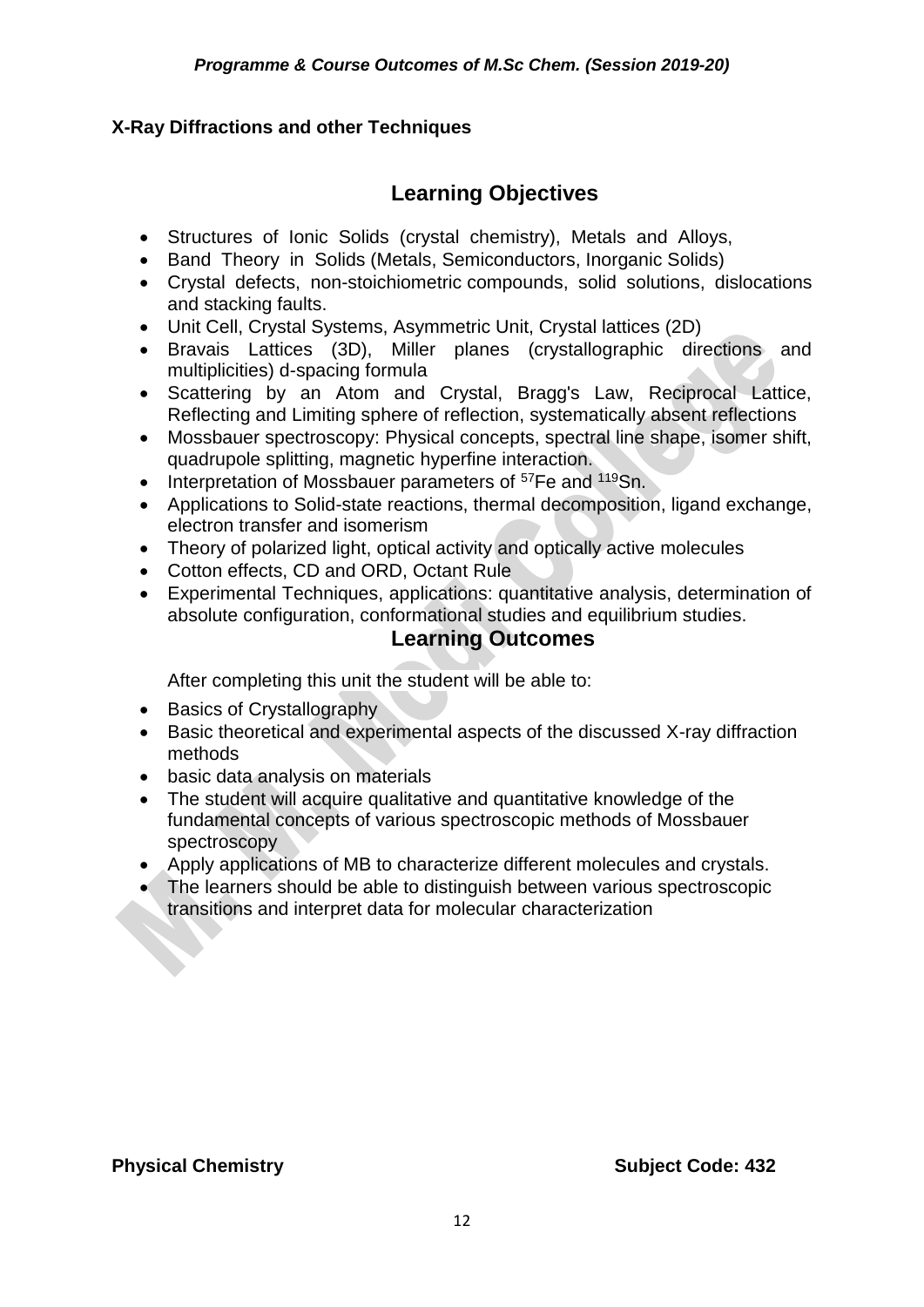# **Biophysical Chemistry and Advanced Spectroscopy**

# **Learning Objectives**

- The structure of biological macromolecules.
- Membrane proteins and membrane transport. Spectroscopic methods: UV-Vis and fluorescence related to biochemistry
- Physical methods for studies of the interaction between biological macromolecules.
- Thermodynamics of protein folding/stability by fluorescence, CD and calorimetric techniques
- Be able to predict the fragmentation patterns expected to arise in the mass spectrum of various organic compounds.
- Description of what happens to a compound in a mass spectrometer
- Description of Basic instrumentation: electron bombardment and photo ionization sources, magnetic, electrostatic and time of flight analyzers, ion detectors
- Introduction to LASER and its characteristics.
- Applications of LASER for Chemistry.
- Basic principles of Photoelectron spectroscopy. (PES)
- Experimental techniques of Photoelectron spectroscopy

# **Learning Outcomes**

After completing this unit the student will be able to:

- Account for the different interactions that are important for the formation of structures in biological systems and for how thermodynamic parameters can be measured.
- Account for structures and functions of biological membranes, as well as model systems and relevant methods for the study of these structures and functions.
- Account for and apply spectroscopic methods for the study of structures and functions in biological systems
- Be able to use the mass spectrum of a compound to find the molecular mass, and to help identify the structure of a compound.
- Be able to use PES as a tool to characterize the given material.

#### **Physical Chemistry Subject Code: Subject Code: Subject Code: Subject Code: 433 Polymers and Surface Chemistry**

# **Learning Objectives**

- Introduction: Classification and nomenclature of polymers
- Composition and polymerization mechanism.
- Radical chain polymerization
- Co-polymerization and emulsion polymerization